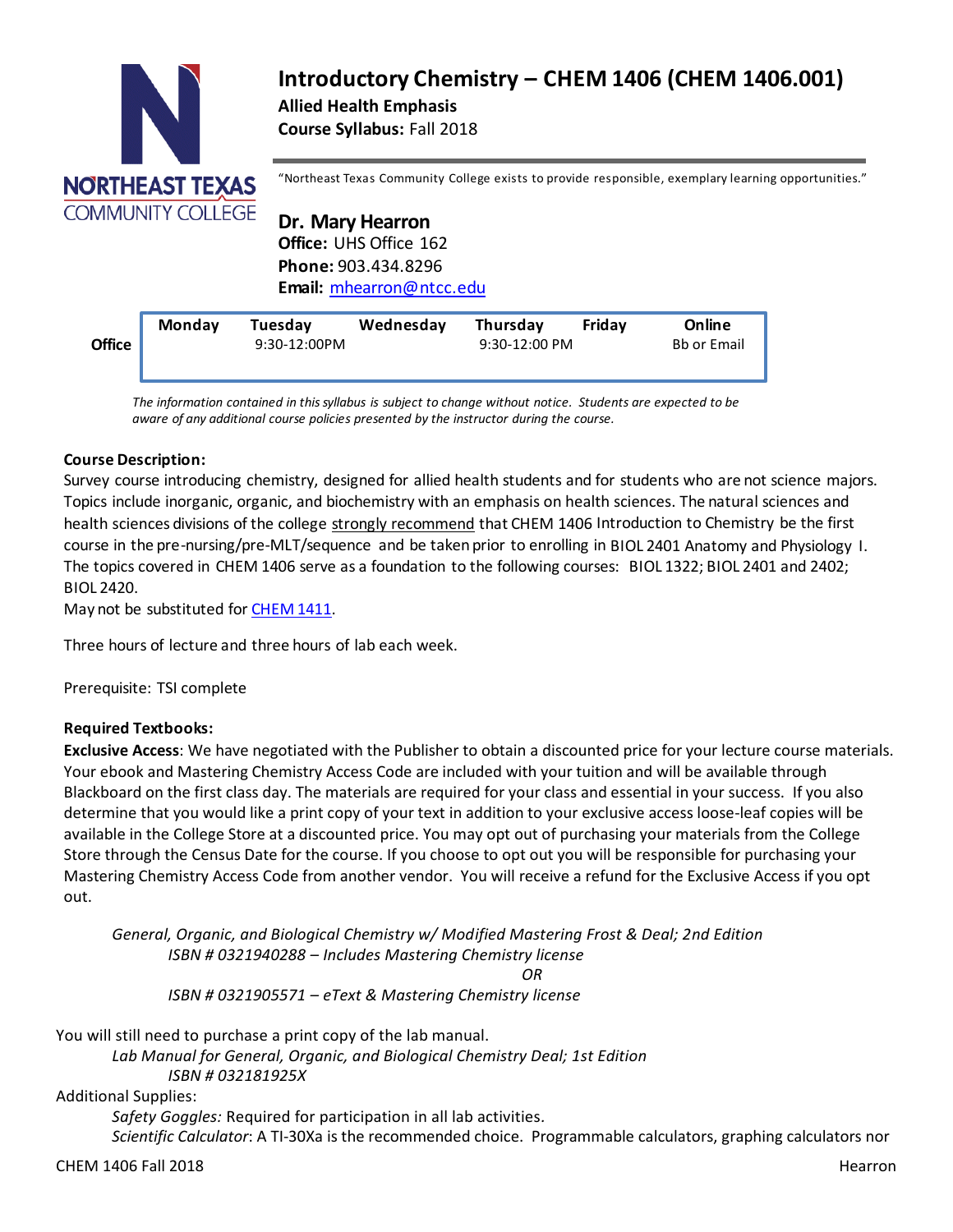cell phone calculators will be allowed during any quiz or exam in the course.

# **Student Learning Outcomes:** Students will:

- 1. Develop a familiarity with the metric system and demonstrate the ability to carry out conversion problems, including dosage, nutritional, and temperature conversions; and demonstrate an understanding of atomic theory, and be able to use the octet rule and VSEPR theory to predict chemical formulas and structures.
- 2. Be able to use simple chemical nomenclature, write and balance chemical equations, recognize reaction types and understand the factors that influence reaction rate.
- 3. Be able to work simple gas law problems; and gain an understanding of concepts associated with solutions such as electrolytes and nonelectrolytes, solubility and equivalents, and acids and bases.
- 4. Be able to distinguish organic and inorganic compounds, identify functional groups and distinguish and identify isomers.
- 5. Be able to understand the structure and metabolic activity of carbohydrates, lipids, proteins and nucleic acids.
- 6. Use basic apparatus and apply experimental methodologies used in the chemistry laboratory.
- 7. Demonstrate safe and proper handling of laboratory equipment and chemicals.
- 8. Conduct basic laboratory experiments with proper laboratory techniques.
- 9. Work in teams of two, and demonstrate use of critical thinking and scientific problem-solving skills in the laboratory including the ability to carry out experiments in a safe and efficient manner. Laboratory reports will be used to test the ability of students to work in teams and to interpret and to communicate results effectively in writing.

#### **Lectures & Discussions:**

- Week 1: Chemistry Basics
- Week 2: Chemistry Basics
- Week 3: Atoms & Radioactivity
- Week 4: Compounds
- Week 5: Compounds
- Week 6: Organic Compounds
- Week 7: Organic Compounds & Chemical Reactions
- Week 8: Chemical Reactions
- Week 9: Carbohydrates
- Week 10: State Changes, Solubility & Lipids
- Week 11: Solution Chemistry
- Week 12: Solution Chemistry & Acids and Bases
- Week 13: Acids & Bases
- Week 14: Proteins
- Week 15: Proteins
- Week 15: FINAL EXAM

# **Evaluation/Grading Policy:**

|                                                            | <b>Grading Scale</b> |                  |
|------------------------------------------------------------|----------------------|------------------|
| 40% Regular Exams                                          |                      | $A = 100 - 90\%$ |
| 25% Laboratory                                             |                      | $B = 89 - 80\%$  |
| 20% Final Exam                                             |                      | $C = 79 - 70\%$  |
| 15% Assignments <sup>*</sup> , Attendance, & Participation |                      | $D = 69 - 60\%$  |
| 100% Total                                                 | $F =$                | <59%             |

\* Assignments include anything assigned by me including, but not limited to, quizzes, homework, problem sets, and Mastering Chemistry assignments.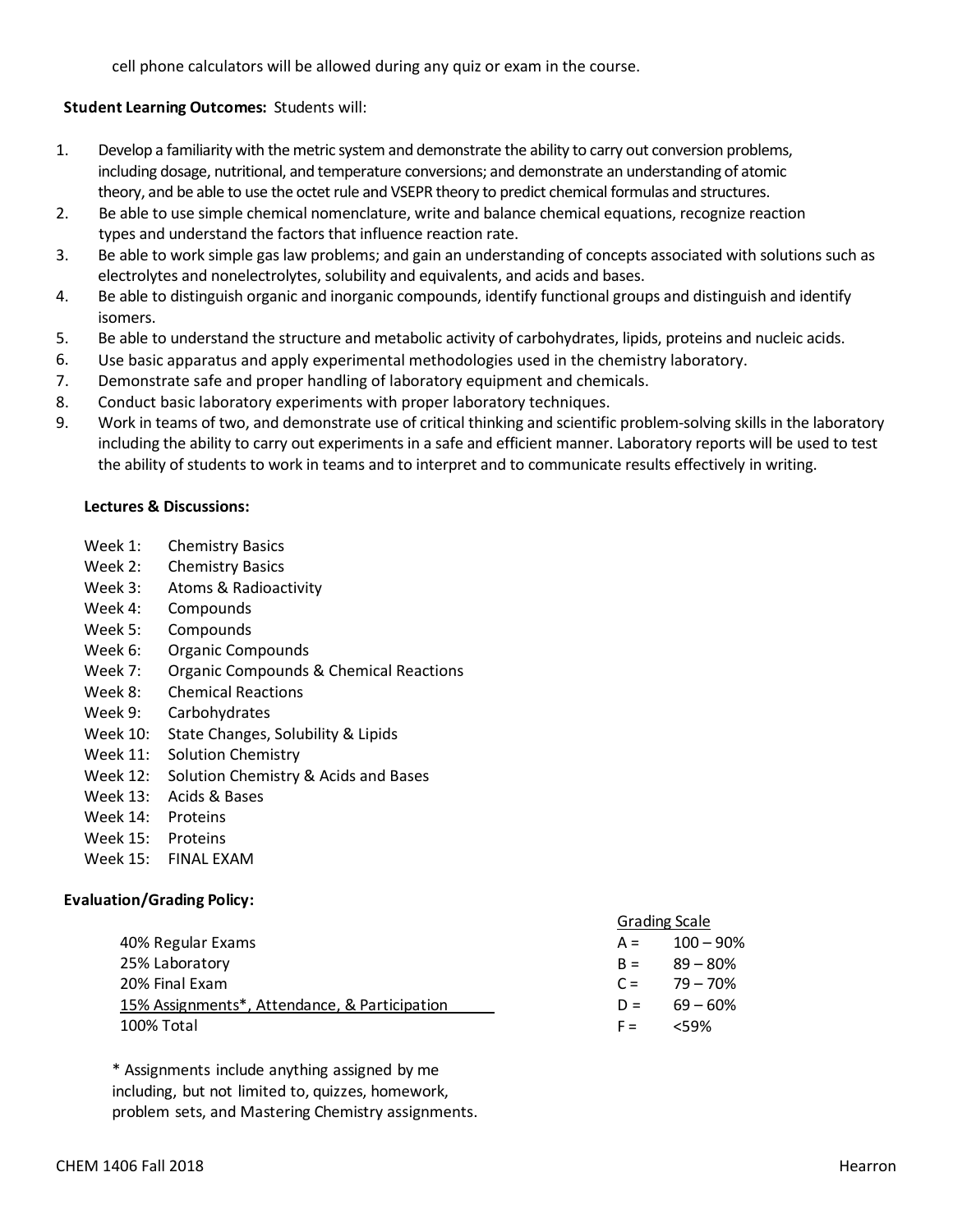#### **Exams:**

Four regular exams will be given during the term on the dates found on the posted lecture schedule. There will be no make-up exams for missed exams without authorization before the exam date.

You will need a reliable scientific calculator for exams and quizzes. Programmable calculators, graphing calculators and cell phone calculators are not allowed. Sharing calculators will not be permitted.

All work that is submitted for grading must be **neat and legible**. Any work that is illegible will not be graded.

# There will be a **comprehensive FinalExam** on **Monday, December 10th at 11:00 AM**.

# **Quizzes and Assignments:**

A quiz may be given at the beginning of lectures. Students who are late for class will not be allowed to take a quiz and will be assigned a grade of zero. You must be in attendance the entire class period to receive credit on quizzes or other assignments.

Assignmentsthroughout this course may include problems from the text, handouts from class, and/or Mastering Chemistry assignments.

# **Laboratory Experiments:**

There will be at least 12 experiments performed during the laboratory periods and a lab practical over the course of the term. Any experiments not completed and turned in will receive a grade ofzero. A total of 8 experiments must be completed and receive a non-zero grade in order to pass this course. A schedule of experiments will be provided as a separate handout. There is no make-up lab for missed experiments. More detail about the laboratory portion of the course can be found in the laboratory syllabus.

# **Other Course Requirements:**

Purchase of a simple, scientific calculator is required. You must bring a calculator with you to every class period. Use of graphing calculators, programmable calculators, calculators with extensive memories, and cell phone calculators are not allowed on quizzes or exams. Sharing calculatorsis not permitted. Purchase of a three ring binder for storing handouts, quizzes, and homework is recommended. Approved safety goggles must be purchased for laboratory. These are available in the NTCC bookstore, an online source, or a local medical supply.

# **Student Responsibilities/Expectations:**

Like all colleges, Northeast TexasCommunity College strives to be a "community of scholars." Please remember that you and all of the students in this class are pursuing very important goals in your lives. As human beings and as scholars, I expect every student to be courteous and considerate toward other students throughout the lecture and laboratory portions of this course.

As your instructor, I will attend all classes on time and prepared to teachwhat you are expected to learn each day. I will make a conscientious effort each class period to teach to the best of my ability and to provide you with clear, wellorganized explanations of class material. I care deeply about your learning experience and your success in this course. However, that ultimate success does depend largely on you. Your success can be maximized and your potential achieved by making a commitment to meet the following classroom expectations:

- a) Attend ALL classes physically and mentally. Wherever you are, be all there.
- b) Be on time for class. Attitude is not everything but it is very important. Remain in class for the entire instructional period.

CHEM 1406 Fall 2018 Hearron c) Be an active learner – participate in class. Be attentive, answer questions, and ask questions. Smile, be